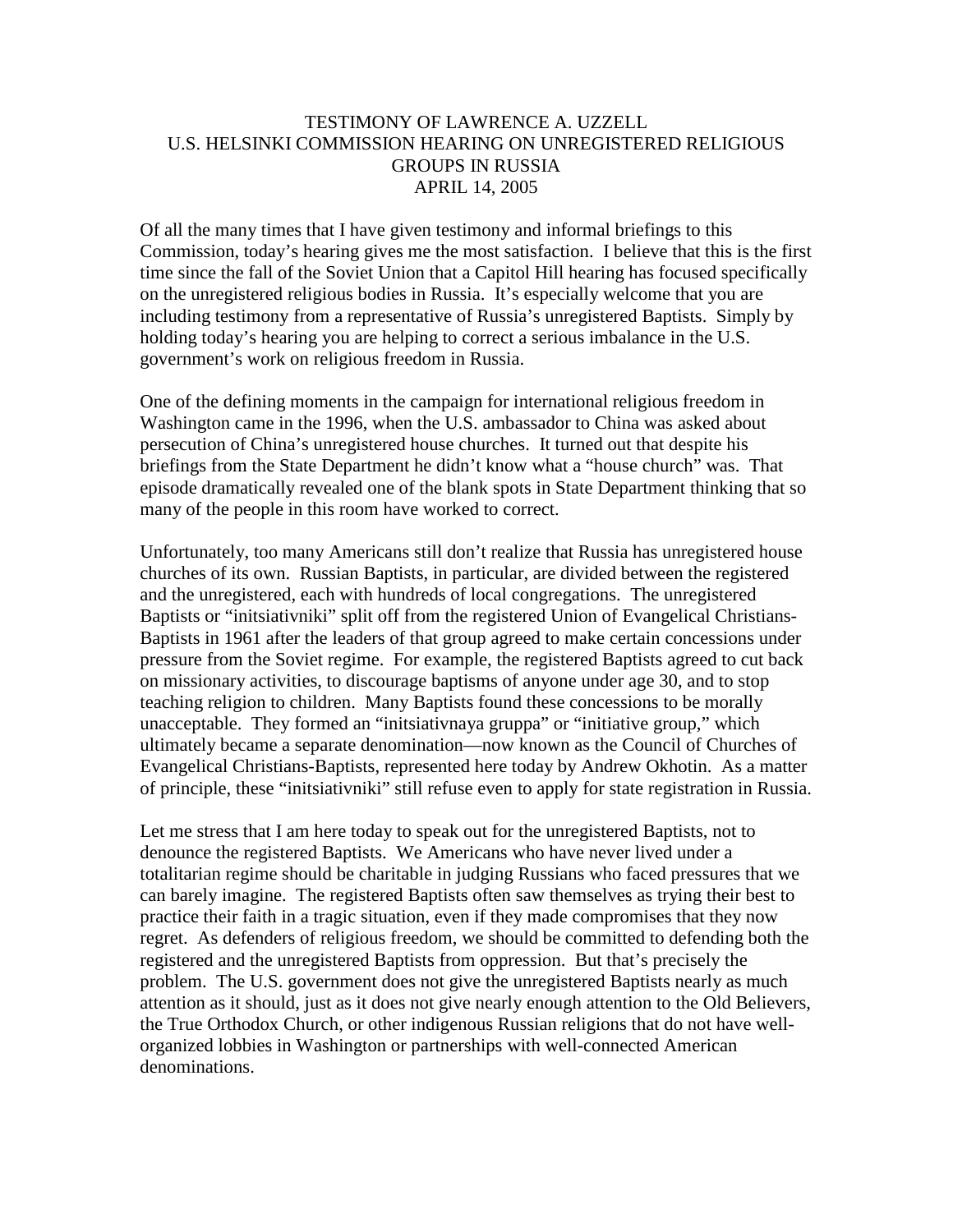Last week I phoned two leaders of the unregistered Baptists in Russia—including the pastor whose congregation was harassed and whose house church in Lyubuchany, just south of Moscow, was torched last fall under extremely suspicious circumstances. I asked if anyone from the U.S. Embassy, or from any other part of the U.S. government, had contacted them or any of their fellow pastors to find out more about their situation. The answer was No.

Recently I reviewed the State Department's last four annual reports on international religious freedom. Over those four years, the section on Russia has included a cumulative total of 6 references to the unregistered Baptists, 7 to the Old Believers, and 5 to the True Orthodox Church. On the other hand it has included a cumulative 65 references to the Mormons—who are far less numerous in Russia than the unregistered Baptists, and clearly less oppressed. The 2004 report was more balanced than those of previous years, but still had as many references to the Mormons as to the other three groups combined.

Let me stress that I do *not* think that religions new to Russia, such as the Mormons, are getting too much attention from Washington's human-rights advocates. As a journalist I have never found the Mormons' claims of repression in Russia to be inaccurate; if I were writing the State Department report I would not omit any of its passages about the Mormons. The problem is that the report gives too *little* attention to religious bodies that do not have well-funded, media-savvy offices in places like Washington or close links with western denominations that do have such offices. It also fails to go beyond listing individual abuses, to analyze adequately the forces at work in those abuses; all too often the report catalogues the trees but misses the forest.

One example of this weakness is the State Department's flawed discussion of Russia's 1997 law which restored state control over religious life. Its latest annual report on religious freedom states twice that the 1997 law discriminates against religions that are "new to the country." That is true, but it is not the whole truth or even the most important part of the truth. Key provisions of the 1997 law target not only religions new to Russia such as the Mormons or Hare Krishnas, but also certain religions that are deeply rooted in Russian history. For example, if the law's notorious 15-year rule were strictly enforced it would deny major elements of religious freedom to Old Believer and underground Orthodox Christian groups that have traditions going back for centuries in Russia, but were not registered under the Soviet regime. (For more detail on this, see the excellent statement by Geraldine Fagan of the Forum 18 News Service which she provided in writing for today's hearing record. You can also learn more about these and related issues from the website of my own organization, [www.irfw.org.](http://www.irfw.org/))

The 15-year rule was diabolically clever in that it drew a base line in the early 1980s, making that base line the standard for distinguishing between religions today. By adopting that standard the 1997 law artificially favored those religious bodies that were on good terms with the Soviet regime 15 years earlier—which of course was before the Gorbachev reforms—and artificially disfavored those that were on bad terms with that regime. Despite all the conservative, patriotic rhetoric that accompanied the law's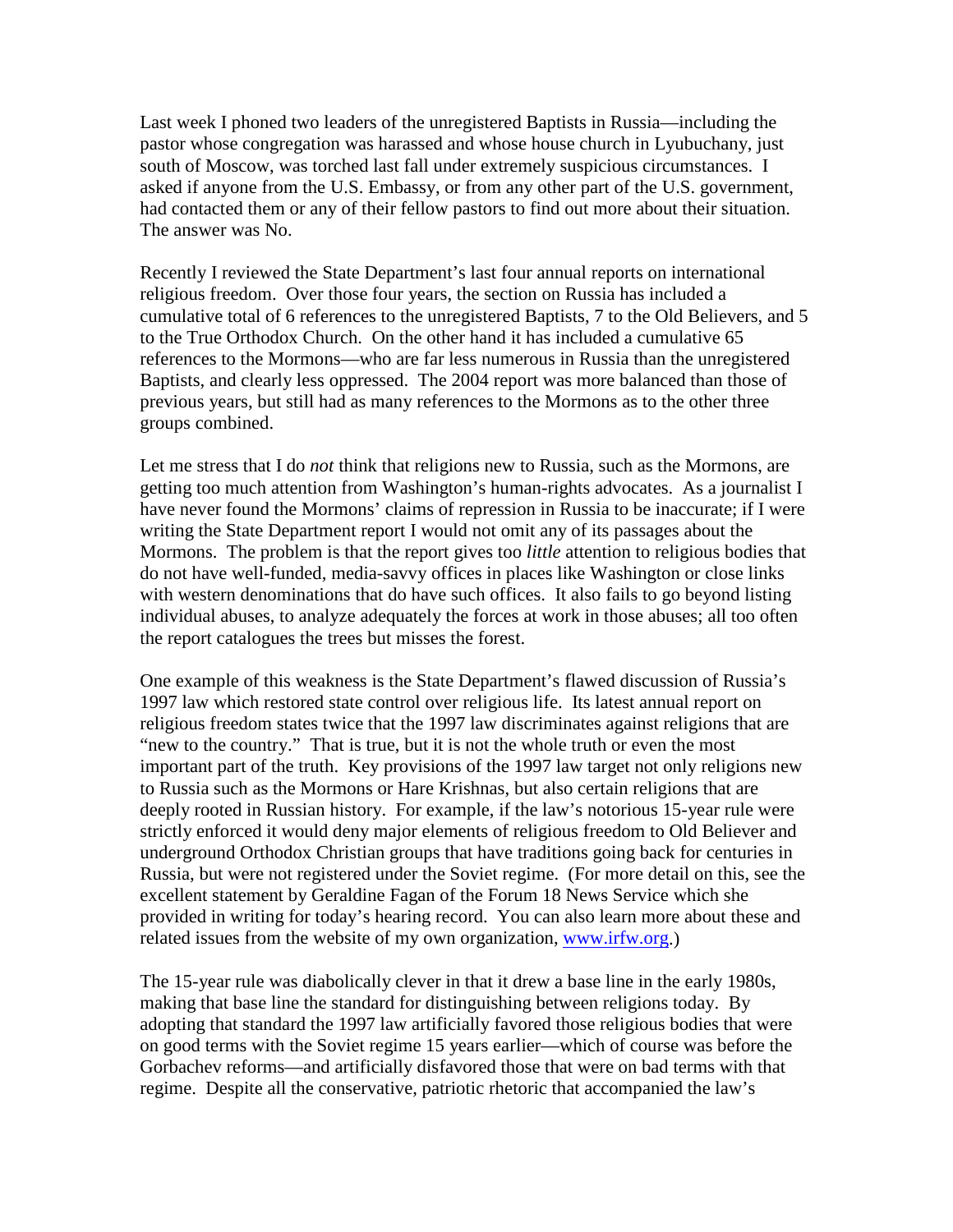enactment, calling for the defense of Russia's unique spiritual traditions against novel imports from abroad, in large measure what the law really did was to revive Soviet standards of church-state relations—the standards of an explicitly atheist, totalitarian state. What the drafters and defenders of the 1997 law really fear is not novel religions, but heroic religions that refuse to collaborate with tyrants. That is why they favor not just some religions over others, but some factions over others within the same religion.

The State Department's weaknesses in discussing these issues are even more important than you might think. It's not just a matter of failing to speak up for the underdog, failing to defend the weakest of the oppressed as well as those with the strongest legal and public-relations machines. In today's Russia there is a widespread perception that American rhetoric about human rights is simply a hypocritical cover for American cultural and political imperialism. You would be amazed at how many Russian scholars and government officials are knowledgeable about the history of European missionaries in the  $19<sup>th</sup>$  century, especially about those missionaries' roles in British and French colonialism, and at how they see today's American missionaries as a direct extension of that history. A few years ago an influential Moscow specialist on religious studies, Nikolai Trofimchuk, wrote an entire book on that theme, called *Expansion*. Among other things he argued that American Protestant missionaries are in Russia's Far East as agents of a U.S. government plot to seize control of that region and transfer it from Russian to American sovereignty. That may seem like nonsense to you and me, but Trofimchuk's work has been widely circulated among Russian federal and provincial bureaucrats specializing in church-state relations. Perhaps it is no accident that American missionaries in the Far East seem to have had more difficulties with visas and the like than those in any other part of Russia.

The easiest way to prove that Trofimchuk is wrong is to do what the U.S. government should be doing anyway. Washington should be going out of its way to monitor and speak out against threats to those faiths that are totally indigenous, not Russian branches of American denominations. We Americans should be making it clear that our goal is genuine rule of law with enforceable rights for all faiths in Russia, not just for those that have large numbers of adherents in America or joint programs with American missionary organizations. In recent years the State Department reports have paid far more attention than in the 1990s to the repression of Muslims in Russia; they need to show similar progress in their coverage of the less well-known Christian minorities.

During the last five years I have had two experiences which I hope never to have again. In the summer of 2000 I visited the ruins of what had been a Seventh-Day Adventist church in the capital of Turkmenistan before the city authorities sent in bulldozers to tear it down in broad daylight. In September 2004 I visited the ruins of the unregistered Baptists' house church in Lyubuchany, just a few days after it too had been destroyed. The Baptist church was not demolished so brazenly as the Adventist one, but the local government has since revealed its hand by trying to forbid the Baptists to rebuild their own church on their own property. This is the sort of thing that was supposed to end with the collapse of Soviet rule—the deliberate destruction of places of worship, whether openly or under cover of darkness. But it hasn't ended, and Vladimir Putin's Kremlin